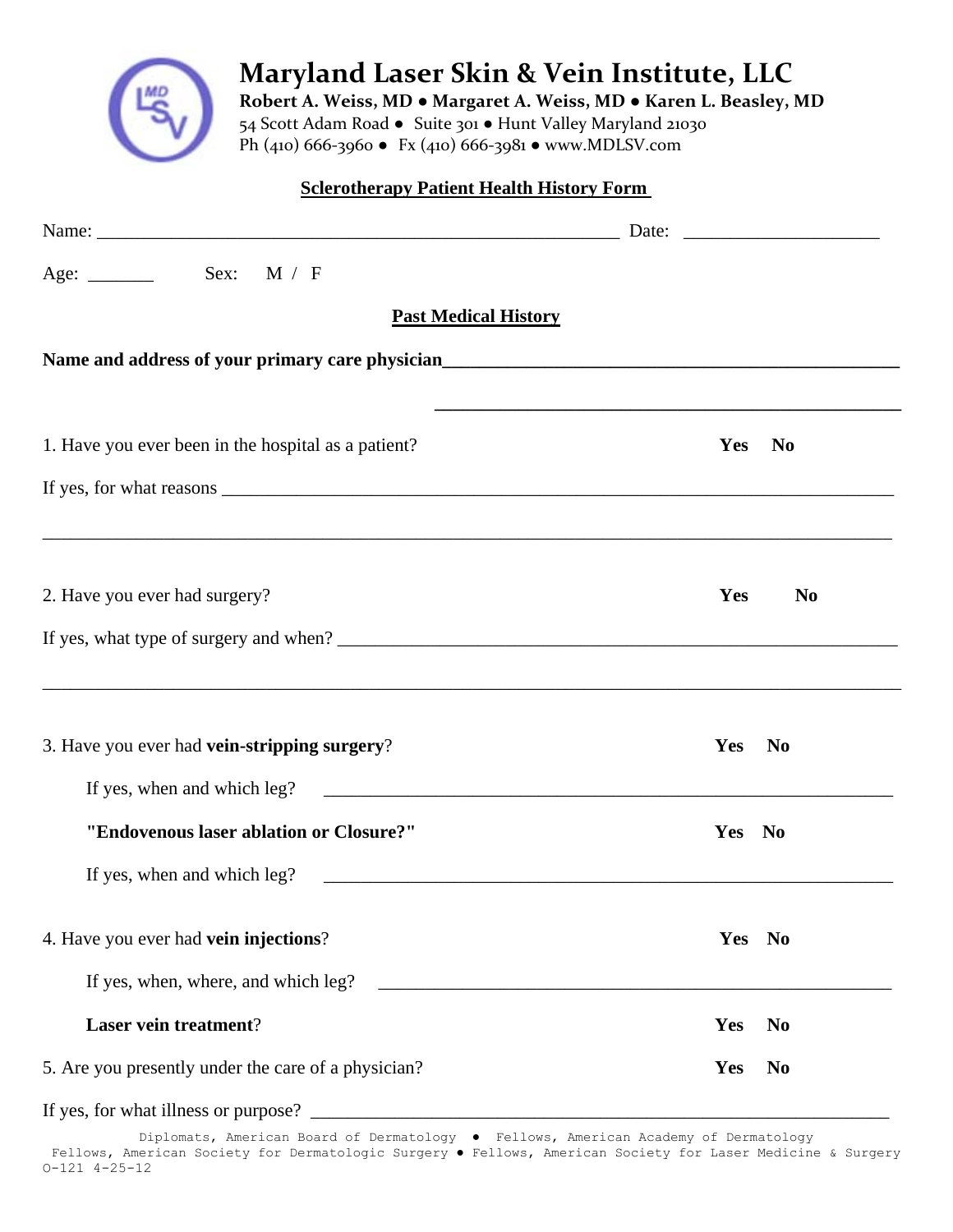

## **Maryland Laser Skin & Vein Institute, LLC**

 **Robert A. Weiss, MD ● Margaret A. Weiss, MD ● Karen L. Beasley, MD** 54 Scott Adam Road ● Suite 301 ● Hunt Valley Maryland 21030 Ph (410) 666‐3960 ● Fx (410) 666‐3981 ● www.MDLSV.com

| 6. Do you have:                                                                            |                                  |                                  |  |  |
|--------------------------------------------------------------------------------------------|----------------------------------|----------------------------------|--|--|
| heart disease, murmur, defect                                                              | <b>Yes</b>                       | N <sub>0</sub>                   |  |  |
| lung disease<br>high blood pressure                                                        | Yes<br>Yes                       | N <sub>0</sub><br>N <sub>0</sub> |  |  |
| hepatitis                                                                                  | Yes                              | N <sub>0</sub>                   |  |  |
| arthritis                                                                                  | Yes                              | N <sub>0</sub>                   |  |  |
| leg ulcer                                                                                  | Yes                              | $\mathbf{N}\mathbf{0}$           |  |  |
| 7. Have you ever had a blood clot?                                                         |                                  | Yes No                           |  |  |
| If yes, which leg and when?                                                                |                                  |                                  |  |  |
| 8. Have you ever had phlebitis?                                                            |                                  | Yes No                           |  |  |
| If yes, which leg and when?                                                                |                                  |                                  |  |  |
| 1. Do you think you are presently pregnant?                                                | <b>Child Bearing History N/A</b> | Yes No                           |  |  |
| 2. How many times have you been pregnant?                                                  |                                  |                                  |  |  |
| 3. Do you intend to have any more children?                                                |                                  | Yes No                           |  |  |
| 4. Are you presently breastfeeding?                                                        |                                  | Yes No                           |  |  |
|                                                                                            |                                  |                                  |  |  |
|                                                                                            |                                  |                                  |  |  |
| <b>Family</b>                                                                              |                                  |                                  |  |  |
| Does anyone in your family have varicose veins, spider veins, leg ulcers, or swollen legs? |                                  |                                  |  |  |
| <b>Father</b><br>Yes No                                                                    | <b>Mother</b>                    | Yes No                           |  |  |

Does anyone in your family have blood clotting disorders like bleeding or clotting tendencies or deficiencies?

**Brother(s) Yes No Sister(s) Yes No** 

 $\overline{\phantom{a}}$  , and the contribution of the contribution of the contribution of the contribution of the contribution of the contribution of the contribution of the contribution of the contribution of the contribution of the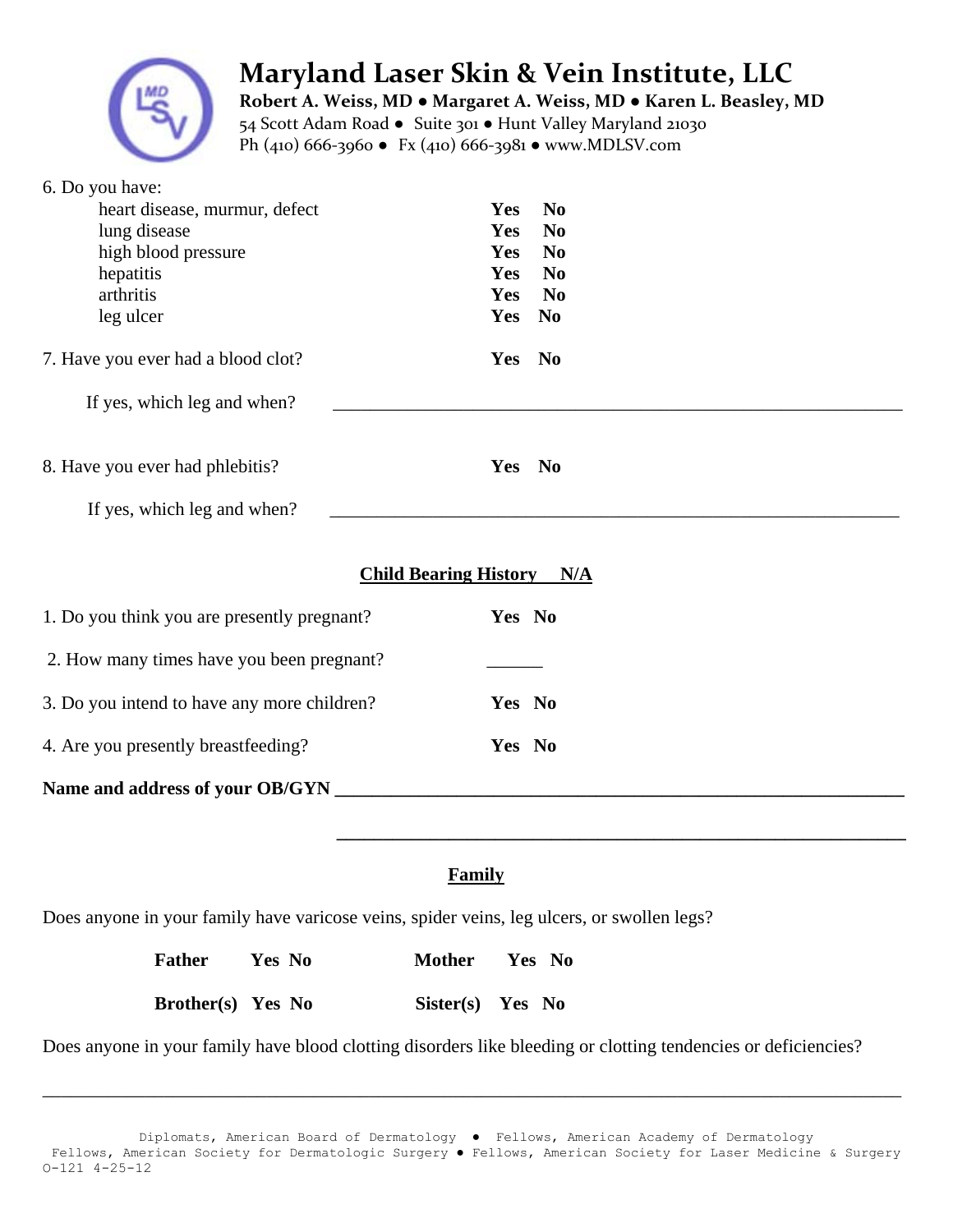

 **Maryland Laser Skin & Vein Institute, LLC**

 **Robert A. Weiss, MD ● Margaret A. Weiss, MD ● Karen L. Beasley, MD** 54 Scott Adam Road ● Suite 301 ● Hunt Valley Maryland 21030 Ph (410) 666‐3960 ● Fx (410) 666‐3981 ● www.MDLSV.com

## **Venous symptoms:**

1. Do you experience any of the following?

| a. Aching/pain in your legs                                                     | Yes | N <sub>0</sub> |                |     |           |  |
|---------------------------------------------------------------------------------|-----|----------------|----------------|-----|-----------|--|
| b. Heaviness                                                                    | Yes | N <sub>0</sub> |                |     |           |  |
| c. Tiredness/fatigue                                                            | Yes | N <sub>0</sub> |                |     |           |  |
| d. Itching/burning                                                              | Yes | N <sub>0</sub> |                |     |           |  |
| e. Swollen ankles                                                               | Yes | N <sub>0</sub> |                |     |           |  |
| f. Leg cramps                                                                   | Yes | N <sub>0</sub> |                |     |           |  |
| g. Restless legs                                                                | Yes | N <sub>0</sub> |                |     |           |  |
| h. Throbbing                                                                    | Yes | N <sub>0</sub> |                |     |           |  |
|                                                                                 |     |                |                |     |           |  |
| 2. Have your veins gotten worse in recent months?                               | Yes | N <sub>0</sub> |                |     |           |  |
| 3. Do you elevate your legs to relieve discomfort?                              | Yes | N <sub>0</sub> | N/A            |     |           |  |
| 4. Do you wear support hose prescribed by a doctor?                             | Yes | N <sub>0</sub> |                |     |           |  |
| If yes, what type? $\frac{1}{\sqrt{1-\frac{1}{2}}}\left\{1-\frac{1}{2}\right\}$ |     |                |                |     |           |  |
| If yes, have you worn the hose for at least 6 months?                           |     | Yes            | N <sub>0</sub> |     |           |  |
| Do they relieve your symptoms?                                                  |     | Yes            | N <sub>0</sub> | N/A |           |  |
| 5. Do you wear light OTC support hose?                                          |     | Yes            | N <sub>0</sub> |     |           |  |
| 6. Do they provide relief?                                                      |     | Yes            | N <sub>0</sub> | N/A |           |  |
| 7. Do you have any problem walking?                                             |     | Yes            | N <sub>0</sub> |     |           |  |
| If yes, how does it affect you?                                                 |     |                |                |     |           |  |
|                                                                                 |     |                |                |     |           |  |
| 8. Do you stand much at work?<br>Yes No                                         |     |                | at home?       | Yes | <b>No</b> |  |